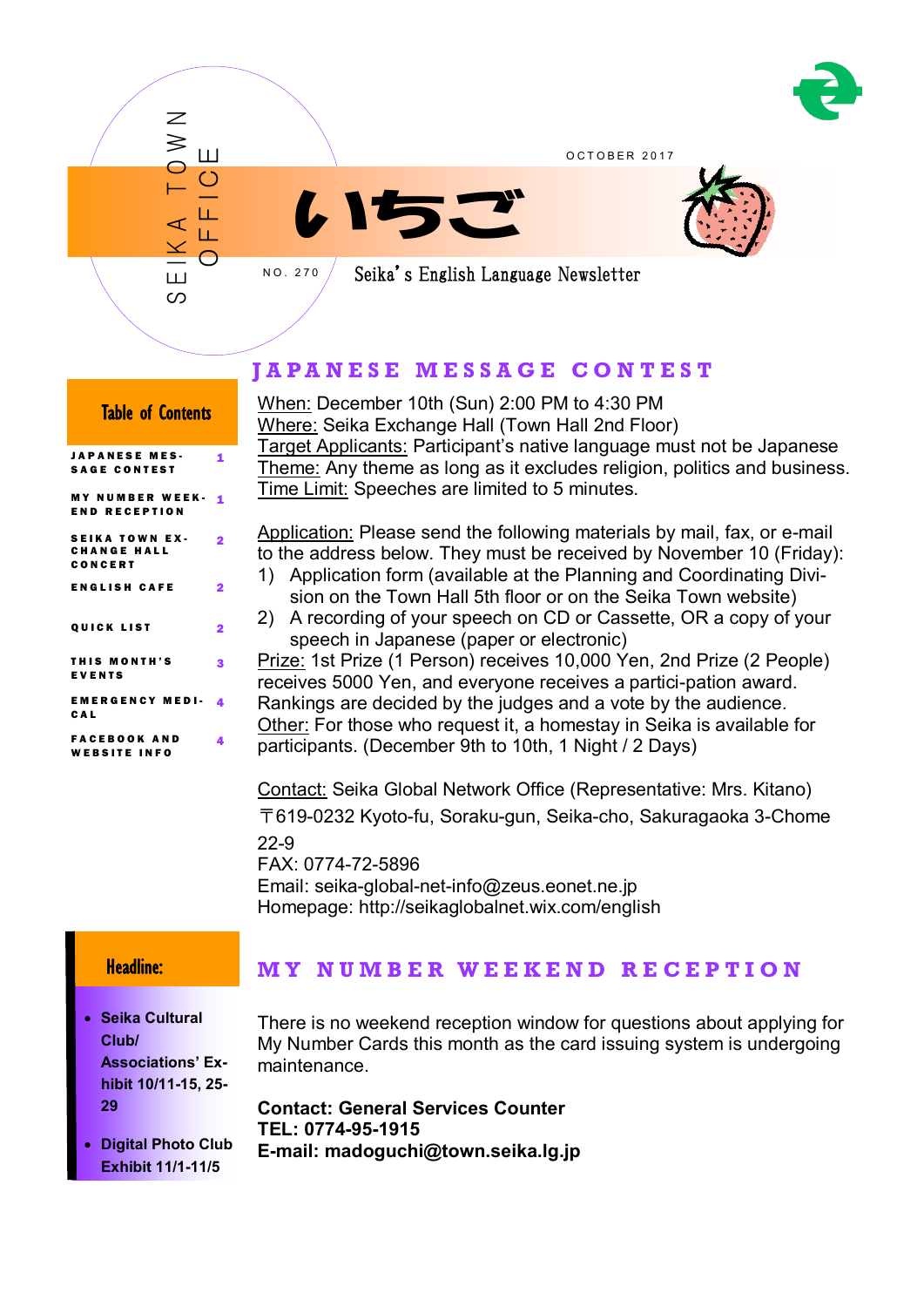#### いちご Page 2 とのこと Page 2 とのこと こうしょうかい こうしょうかい Page 2

## S E I K A TOWN EXCHANGE HALL CONCERT

### **Performance done in concert with Doshisha Women's University**

Come join us for a concert put on by students and graduated of the Doshisha Women's University's Music Department. This concert will feature performances by the organ and a wind ensemble among others. Please note that the content of the concert is subject to change. An application is required.

Where: Seika Exchange Hall, Seika Town Hall 2F When: November 23 (Hol/Thurs) 2PM-3:30PM Capacity: 100 people (there will be a lottery if more than 100 people apply) Application: By November 10 (Fri), apply via the appropriate QR code below, by the form on Seika Town's site (in Japanese ONLY), or send in a postcard with a reply card attached to the contact below.



Smart Phone QR Code Cell Phone QR Code Cell Phone QR Code

※For postcard applications, write your address, name, telephone number, names of all people applying for tickets, and "Seika Town Exchange Hall Concert with Doshisha Women's University" on the postcard's first half.

Contact: Seika Town Hall, Planning and Coordinating Division, Postal Code 619-0285 (just the postal code is sufficient) TEL) 0774-95-1900

## **E N G L I S H C A F E**

When: November 4 (Sat) 10:00 AM to 12:00 PM Where: Mukunoki Center Classroom, 3rd Floor Details: Watch an English presentation, freely speak in English, listen to music, sing songs and enjoy meeting other people. Foreign participants are welcome! Cost: 500 Yen (Bring your own drink and snacks) ※No reservation required, just show up Contact Info: Seika Global Network Representative Wakita TEL: 090-2191-9864

## **QUICK LIST.**

Hello and welcome to the Quick List! Each week we will present a short list of vocabulary that you can quickly put to use in daily life.

This Week's Theme: Harvest Season

Please send me feedback! Is this list at a good level? Too hard? Too easy? Also, if you have topic suggestions please tell me what you want to learn!

| 1.収穫 ー しゅうかく ー harvest                    |
|-------------------------------------------|
| 2. 摘む – つむ – to pick                      |
| 3. 刈るー かる – to cut. to trim               |
| 4. 植える ー うえる ー to raise, to grow (plants) |
| 5. 食べ頃 ー たべころ ー ripe enough for eating    |
| 6. 新米 - しんまい - new rice                   |
| 7. 初穂 一 はつほ 一 first crops of the season   |
| 8. 稲 一 いね rice plant                      |
| 9. 果物一 くだもの - fruit                       |
| 10.名月一 めいげつ ー harvest moon                |



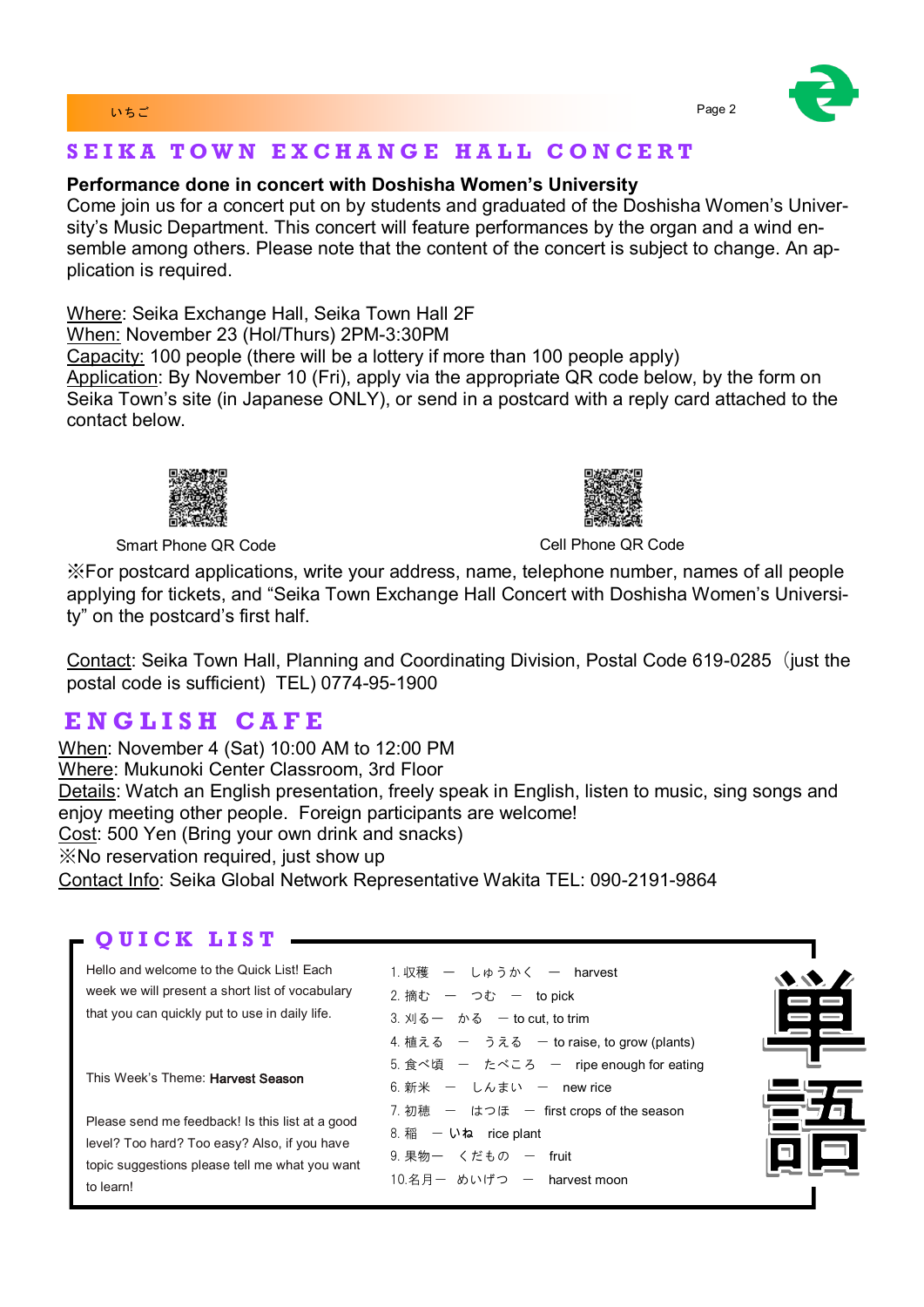

### THIS MONTH'S EVENTS

| Day             | <b>Time</b> | <b>Details</b>                            | Place               |
|-----------------|-------------|-------------------------------------------|---------------------|
| 10/11-15, 25-29 | 10AM-4PM    | Seika Cultural Club/Associations' Exhibit | Seika Exchange Hall |
| 11/1-11/5       | 9AM-5PM     | Digital Photo Club Exhibit                | Seika Exchange Hall |

| Mukunoki Center |                          |                      | <b>Health Center</b> |           |                                |
|-----------------|--------------------------|----------------------|----------------------|-----------|--------------------------------|
| Day             | Time                     | <b>Details</b>       | Day                  | Time      | <b>Details</b>                 |
| 10/11 (Wed)     | 15:00 - 17:00            | Table Tennis Day     | 10/13 (Fri)          | $13:00 -$ | 1.5 Yr-Old Health Checkup      |
| 10/21 (Sat)     | $9:30 - 12:30$           | Seika Kids' Festival | 10/24 (Tues)         | $13:00 -$ | $3 \sim 4$ Mo-Old Checkup      |
| 10/22 (Sun)     | $9:00 - 12:00$           | Smile Sports Arena   | 10/25 (Wed)          | $13:00 -$ | $9 - 10$ Mo-Old Checkup        |
| 10/25 (Wed)     |                          | Closed               | 11/7 (Tues)          | $13:00 -$ | 2 Yr-Old Dental Health Checkup |
| 10/29 (Sun)     | $\overline{\phantom{a}}$ | Closed               |                      |           |                                |
| 11/1 (Wed)      | 15:00 - 17:00            | Table Tennis Day     | 11/8 (Wed)           | $13:00 -$ | 3.5 Yr-Old Health Checkup      |
| 11/8 (Wed)      | $15:00 - 17:00$          | Table Tennis Day     | 11/10 (Fri)          | $13:00 -$ | 1.5 Yr-Old Health Checkup      |

#### **E V E N T S**

### Seika Cultural Club/Associations' Exhibit

Come see some art pieces and calligraphy from some of Seika's art and calligraphy clubs.

Where: Seika Exchange Hall, Seika Town Office 2F

When: ①Oct 11 (Wed)-Oct 15 (Sun) and ②Oct 25 (Wed)- Oct 29 (Sun) from 10AM-4PM (10/11 and 10/25 will start at 11AM)

#### Clubs on Display

①Hana Photography Club, Seika Penji Club (calligraphy), and Fude Mago Club (calligraphy)

②Fudekko Club (calligraphy), Calligraphy Lovers' Club, Aichan Watercolor Club

Contact: Lifelong Learning Division 0774-95-1907

### **Digital Photo Club Exhibit**

Come see this exhibit put on by the Digital Photo Club. There will be about 50 shots of the landscape of Seika Town and more.

When: Nov 1 (Wed)-Nov 5 (Sun), 9AM-5PM (11/1 starts at 12PM and 11/5 ends at 4PM)

Where: Seika Exchange Hall, Seika Town Office 2F Contact: Digital Photo Club 0774-94-3631

#### **K E I H A N N A M I N I - C O N C E R T**

## In The Atrium Lobby

Date: October 18 (Wed) Time: 12:15 PM - 12:45 PM Songs: Faure, "Violin Sonata for Violin and Piano no. 1 Op. 13 in A major" (Violin and Piano) Contact: Keihanna Plaza Puchi Concert Committee

TEL: 0774-95-3361

WEBSITE: https://

www.keihanna-plaza.co.jp/

event/concert/